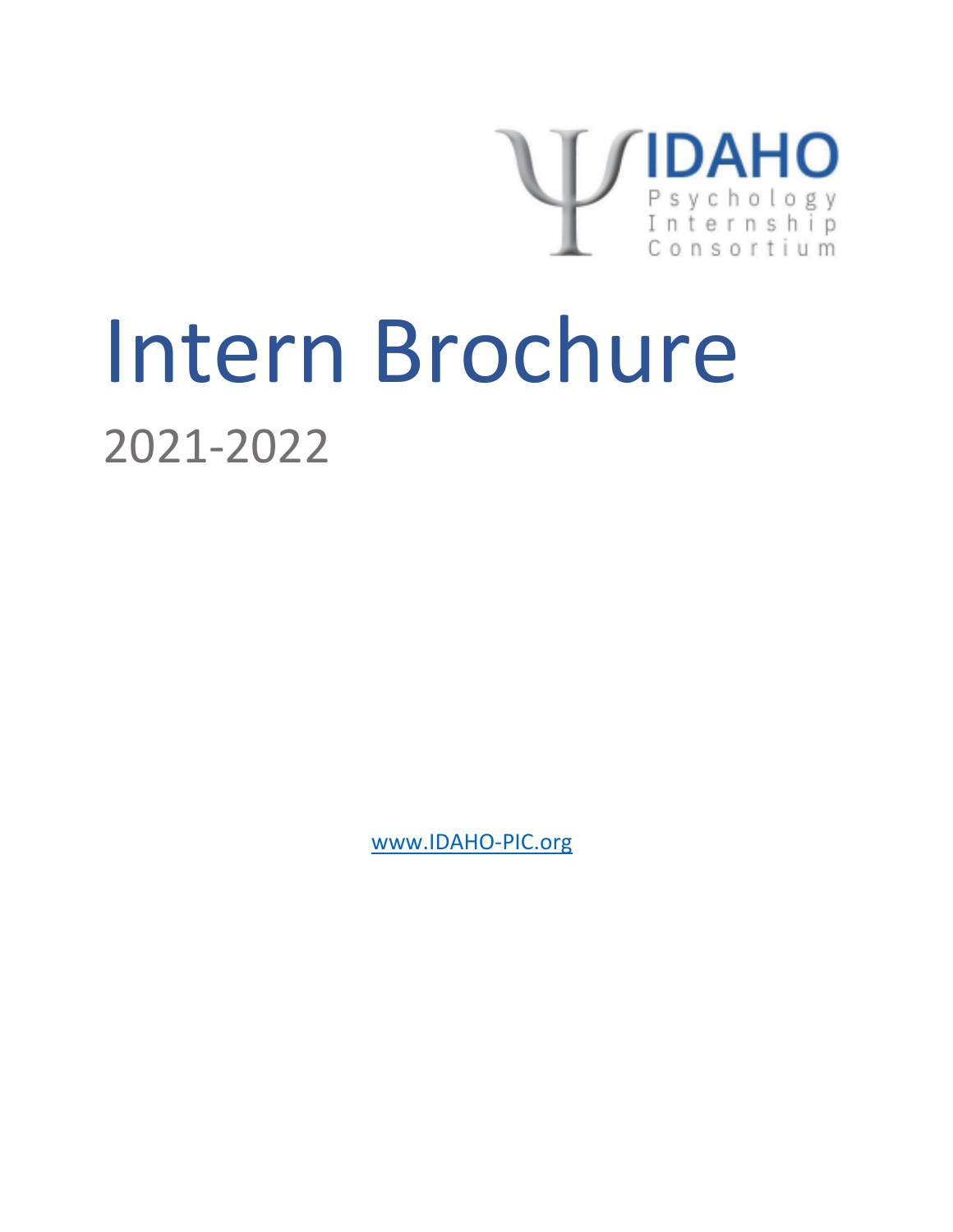# **Aim:**

The Idaho Psychology Internship Consortium's (ID-PIC) mission is to prepare and retain health service psychologists to provide culturally competent collaborative health care for Idaho's diverse population. The Idaho Psychology Internship Consortium (ID-PIC) represents the collaborative effort of multiple Idaho agencies to share resources and faculty for the purpose of providing a diversified educational program for doctoral psychology interns. The consortium is designed to provide generalist training to prepare interns to meet the unique challenges of practicing psychology in Idaho and to ensure clinical competency in working with Idaho's various cultural groups.

The Idaho Psychology Internship Consortium (ID-PIC) is a pre-doctoral internship training program comprised of multiple Idaho agencies with a shared value for inclusivity and multiculturalism. Collectively we support the growth and education of diverse populations to achieve a more equitable and socially just society thereby improving mental health outcomes and wellbeing for the state of Idaho.

# Accreditation Status

The Idaho Psychology Internship Consortium (ID-PIC) is currently seeking accreditation, on contingency status by the American Psychological Association (APA). ID-PIC has submitted a Self-Study to APA in May, 2020, and upon a preliminary review by APA, a site visit was conducted on September 22-23, 2021, although there is no guarantee that an accreditation will ultimately be granted.

## APPIC Membership Status:

ID-PIC is currently a member of APPIC and does participate in the in the APPIC match. ID-PIC agrees to abide by the APPIC policy that no person at this training facility will solicit, accept, or use any ranking related information from any intern applicant.

# Application Process and Selection Criteria

The Consortium currently offers **four** full-time positions.

Students interested in applying for the internship program should submit an online application through the APPIC website (www.appic.org).

A complete application consists of the following materials:

1. A completed Online AAPI (APPIC's standard application)

2. Cover letter (part of online AAPI) stating your preferred training site(s) and why you are interested in those sites specifically

3. A current Curriculum Vitae (as part of the online AAPI)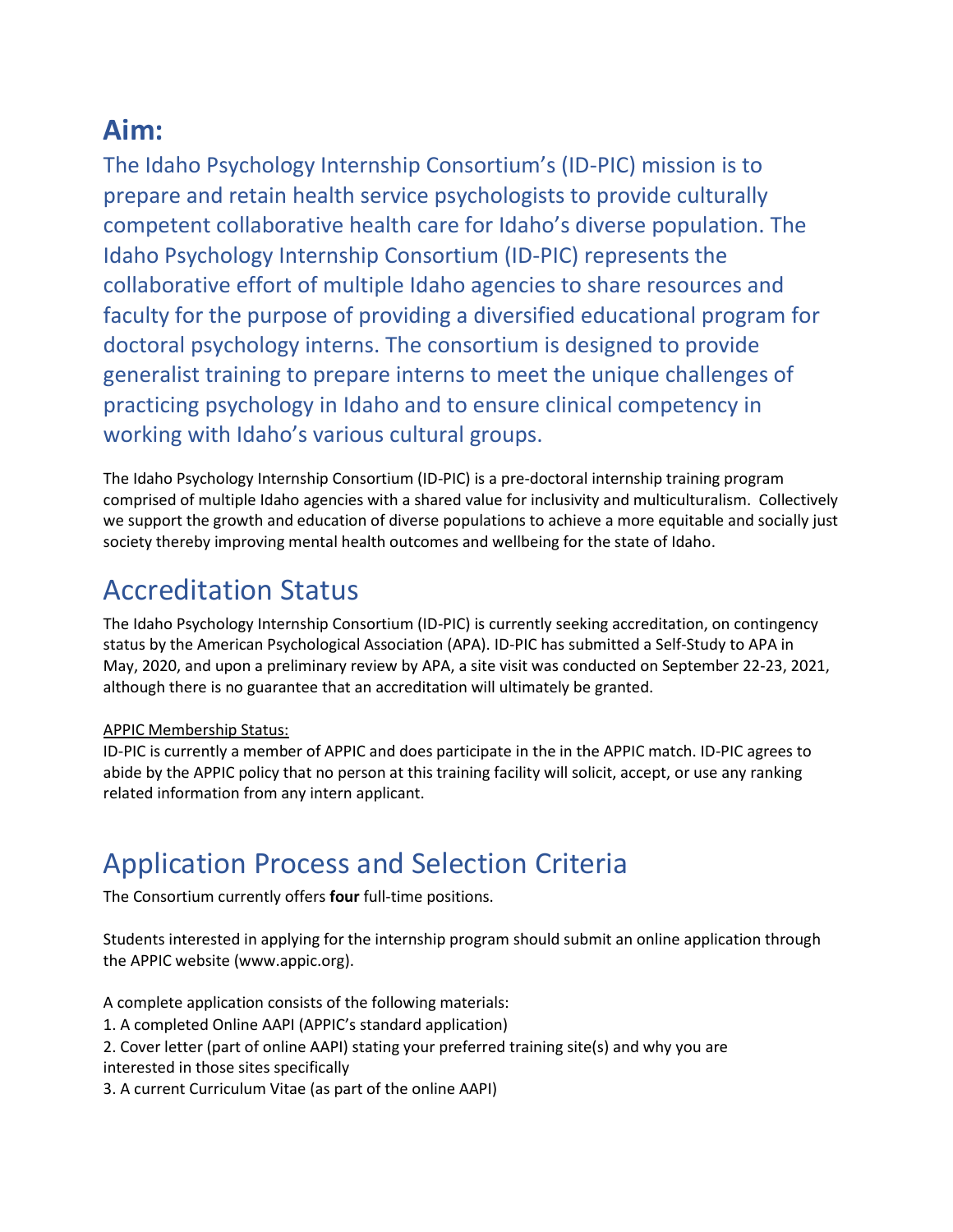4. Three letters of recommendation, two of which must be from persons who have directly supervised your clinical work (as part of the online AAPI). Please submit no more than three letters.

All application materials must be received by December 1, 2020 to be considered. If applicants are invited to interview, they will be notified by email on or before December 15. Interviews will be scheduled in mid-January via videoconference. Following the interview, follow-up discussion may be requested by contacting the site director for the training site(s) of interest.

| <b>ID-PIC Important Dates for 2021-2022 Applicants</b>     |                                                                                                                                                                                                                        |  |
|------------------------------------------------------------|------------------------------------------------------------------------------------------------------------------------------------------------------------------------------------------------------------------------|--|
| <b>Application Deadline</b>                                | December 3, 2021                                                                                                                                                                                                       |  |
| <b>Interview Notification</b>                              | December 17, 2021                                                                                                                                                                                                      |  |
| <b>Interview Dates</b>                                     | Mid-January, 2021                                                                                                                                                                                                      |  |
| <b>Internship Slots Open Across Sites for</b><br>2021-2022 | Family Medicine Residency of Idaho $-1$<br><b>Boise State University Counseling</b><br>Services $-1$<br><b>Idaho State University Family Medicine</b><br>Residency/State Hospital South - 1<br>Pearl Health Clinic - 1 |  |

# ID-PIC Program Philosophy

## Profession Wide Competencies and Learning Elements

Overarching Goals: The Idaho Psychology Internship Consortium (ID-PIC) represents the collaborative effort of multiple sites and the Western Interstate Commission for Higher Education (WICHE), to share resources and faculty for the purpose of providing a broad and general educational program for psychology interns.

Our program offers one year, full-time internship positions at agencies across Idaho. It is expected that by the conclusion of the internship year, interns will have achieved intermediate to advanced competence in APA's nine Profession Wide Competencies and associated Learning Elements. For a comprehensive list of all required Learning Elements, please see the ID-PIC Supervisor Evaluation of Intern. The following represents a list of all required competencies and a general summary of associated learning elements:

#### **Competency 1: Research**

Learning Elements related to this competency include the following:

● Demonstrates the substantially independent ability to critically evaluate and disseminate research or other scholarly activities (e.g., case conference, presentation, publications) at the local (including the host institution), regional, or national level.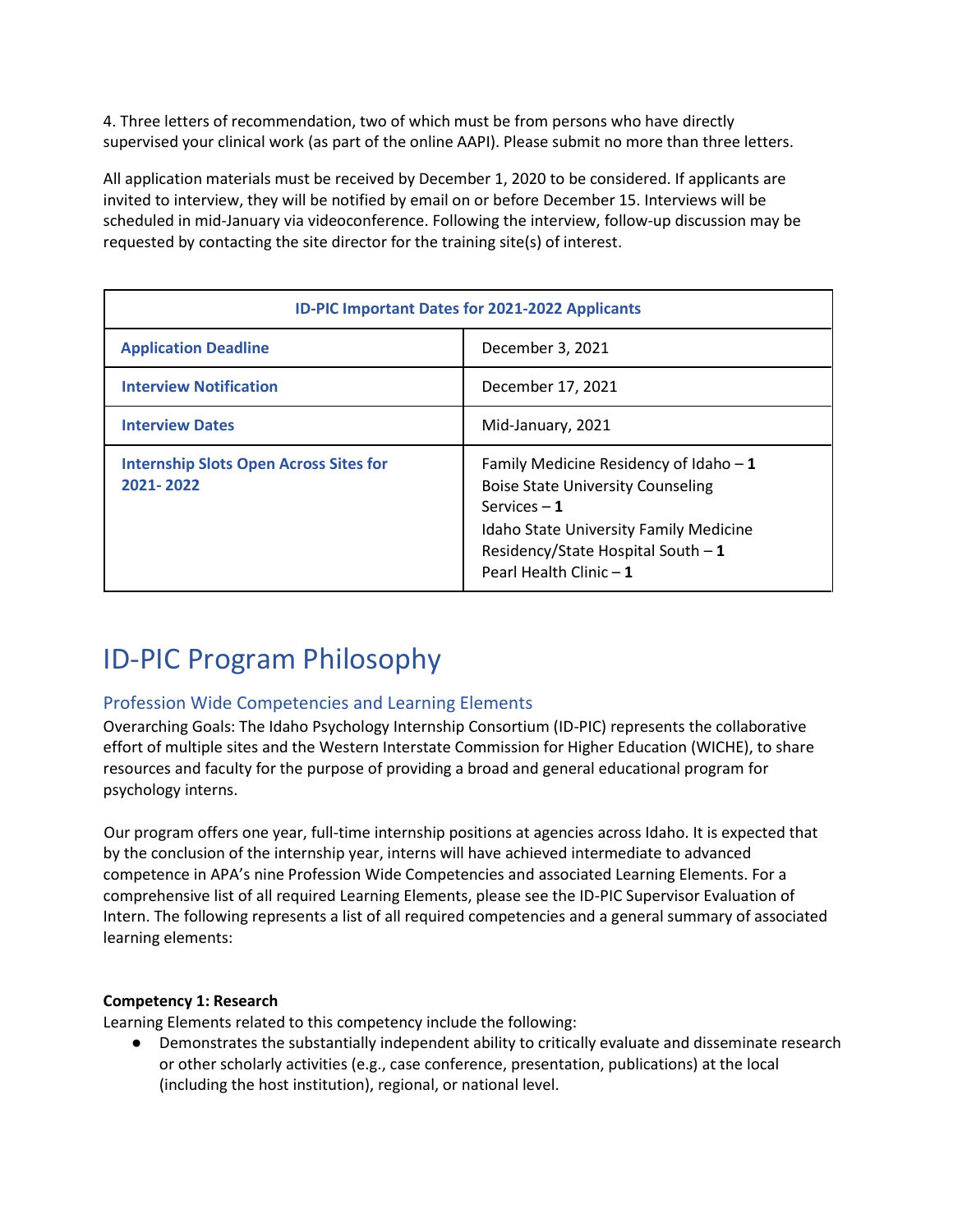● Disseminate research or other scholarly activities (e.g., case conference, presentation, publications) at the local (including the host institution), regional, or national level.

#### **Competency 2**: **Ethical and Legal Standards**

Learning Elements related to this competency include the following:

- Be knowledgeable of, demonstrate and act in accordance with each of the following:
	- o The current version of the APA Ethical Principles of Psychologists and Code of Conduct;
	- $\circ$  Relevant laws, regulations, rules, and policies governing health service psychology at the organizational, local, state, regional, and federal levels; and
	- o Relevant professional standards and guidelines.
- Recognize ethical dilemmas as they arise and apply ethical decision-making processes in order to resolve the dilemmas.
- Conduct self in an ethical manner in all professional activities.

## **Competency 3**: **Individual and Cultural Diversity**

Learning Elements related to this competency include the following:

- Demonstrate an understanding of how their own personal/cultural history, attitudes, and biases may affect how they understand and interact with people different from themselves.
- Demonstrate knowledge of the current theoretical and empirical knowledge base as it relates to addressing diversity in all professional activities including research, training, supervision/consultation, and service.
- Demonstrate the ability to integrate awareness and knowledge of individual and cultural differences in the conduct of professional roles.
- The ability to apply a framework for working effectively with areas of individual and cultural diversity.
- The ability to work effectively with individuals whose group membership, demographic characteristics, or worldviews create conflict with their own.

## **Competency 4**: **Professional Values, Attitudes, and Behaviors**

Learning Elements related to this competency include the following:

- Behave in ways that reflect the values and attitudes of psychology, including cultural humility, integrity, deportment, professional identity, accountability, lifelong learning, and concern for the welfare of others.
- Engage in self-reflection regarding one's personal and professional functioning; engage in activities to maintain and improve performance, well-being, and professional effectiveness.
- Actively seek and demonstrate openness and responsiveness to feedback and supervision.
- Respond professionally in increasingly complex situations with a greater degree of independence as they progress across levels of training.

## **Competency 5**: **Communication and Interpersonal Skills**

Learning Elements related to this competency include the following:

- Develop and maintain effective relationships with a wide range of individuals, including colleagues, communities, organizations, supervisors, supervisees, and those receiving professional services.
- Demonstrate a thorough grasp of professional language and concepts; produce, comprehend, and engage in communications that are informative and well-integrated.
- Demonstrate effective interpersonal skills and the ability to manage difficult communication well.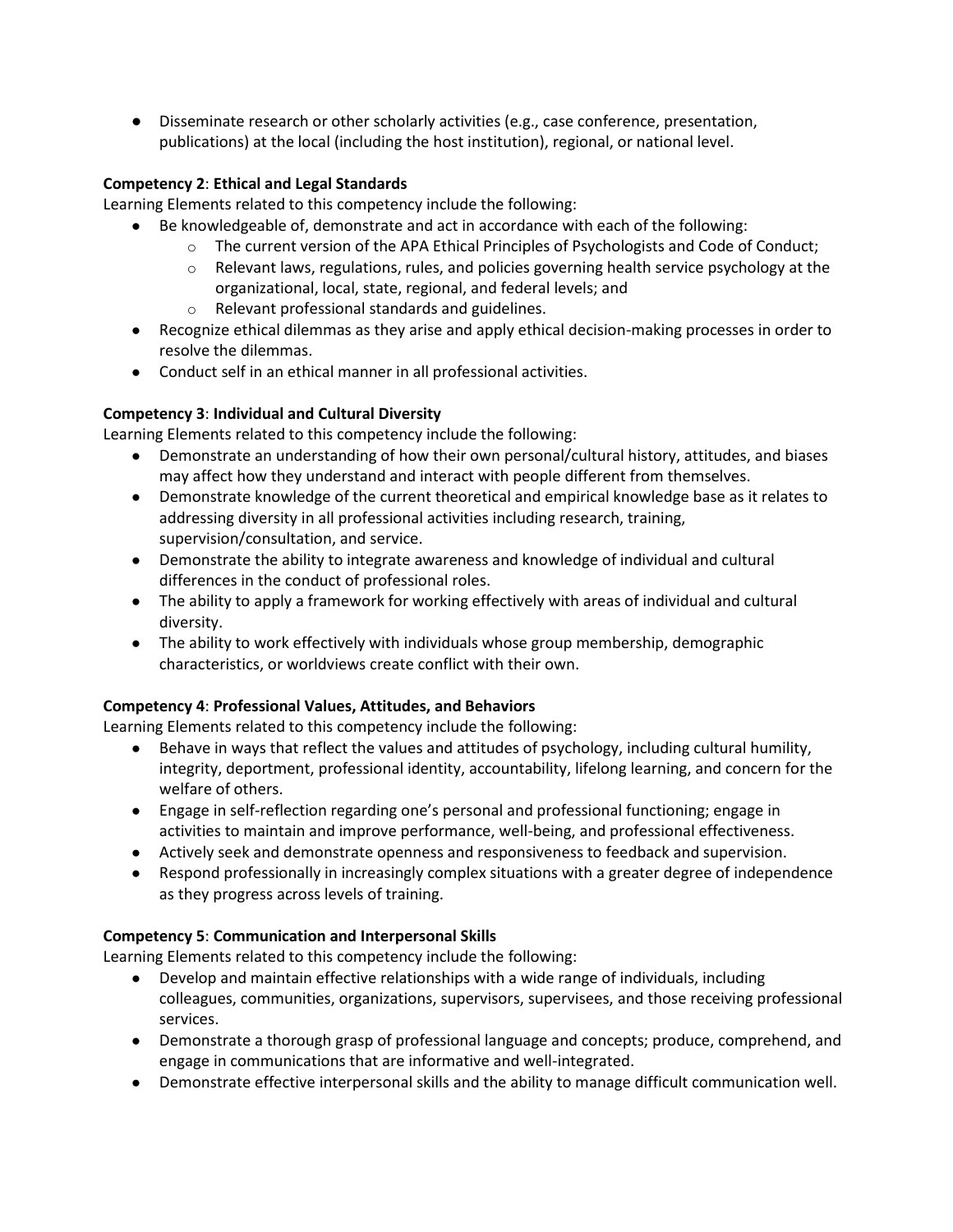#### **Competency 6**: **Assessment**

Learning Elements related to this competency include the following:

- Demonstrate current knowledge of diagnostic classification systems, functional and dysfunctional behaviors, including consideration of client strengths and psychopathology.
- Demonstrate understanding of human behavior within its context (e.g., family, social, societal and cultural).
- Demonstrate the ability to apply the knowledge of functional and dysfunctional behaviors including context to the assessment and/or diagnostic process.
- Select and apply assessment methods that draw from the empirical literature and that reflect the science of measurement and psychometrics; collect relevant data using multiple sources and methods appropriate to the identified goals and questions of the assessment as well as relevant diversity characteristics of the service recipient.
- Interpret assessment results, following current research and professional standards and guidelines, to inform case conceptualization, classification, and recommendations, while guarding against decision-making biases, distinguishing the aspects of assessment that are subjective from those that are objective.
- Communicate the findings and implications of the assessment in an accurate and effective manner sensitive to a range of audiences.

#### **Competency 7**: **Intervention**

Learning Elements related to this competency include the following:

- Establish and maintain effective relationships with the recipients of psychological services.
- Develop evidence-based intervention plans specific to the service delivery goals
- Implement interventions informed by the current scientific literature, assessment findings, diversity characteristics, and contextual variables.
- Demonstrate the ability to apply the relevant research literature to clinical decision making.
- Modify and adapt evidence-based approaches effectively when a clear evidence-base is lacking.
- Evaluate intervention effectiveness and adapt intervention goals and methods consistent with ongoing evaluation.

#### **Competency 8**: **Supervision**

Learning Elements related to this competency include the following:

- Apply supervision knowledge in direct or simulated practice with psychology trainees, or other health professionals. Examples of direct or simulated practice of supervision include, but are not limited to, role-played supervision with others, and peer supervision with other trainees.
- Apply the supervisory skill of observing in direct or simulated practice.
- Apply the supervisory skill of evaluating in direct or simulated practice.
- Apply the supervisory skills of giving guidance and feedback in direct or simulated practice.

#### **Competency 9**: **Consultation and Interprofessional/Interdisciplinary Skills**

Learning Elements related to this competency include the following:

- Demonstrate knowledge and respect for and engagement with the roles and perspectives of other professions.
- Apply this knowledge of consultation models and practices in direct or simulated consultation with individuals and their families, other health care professionals, interprofessional groups, or systems related to health and behavior.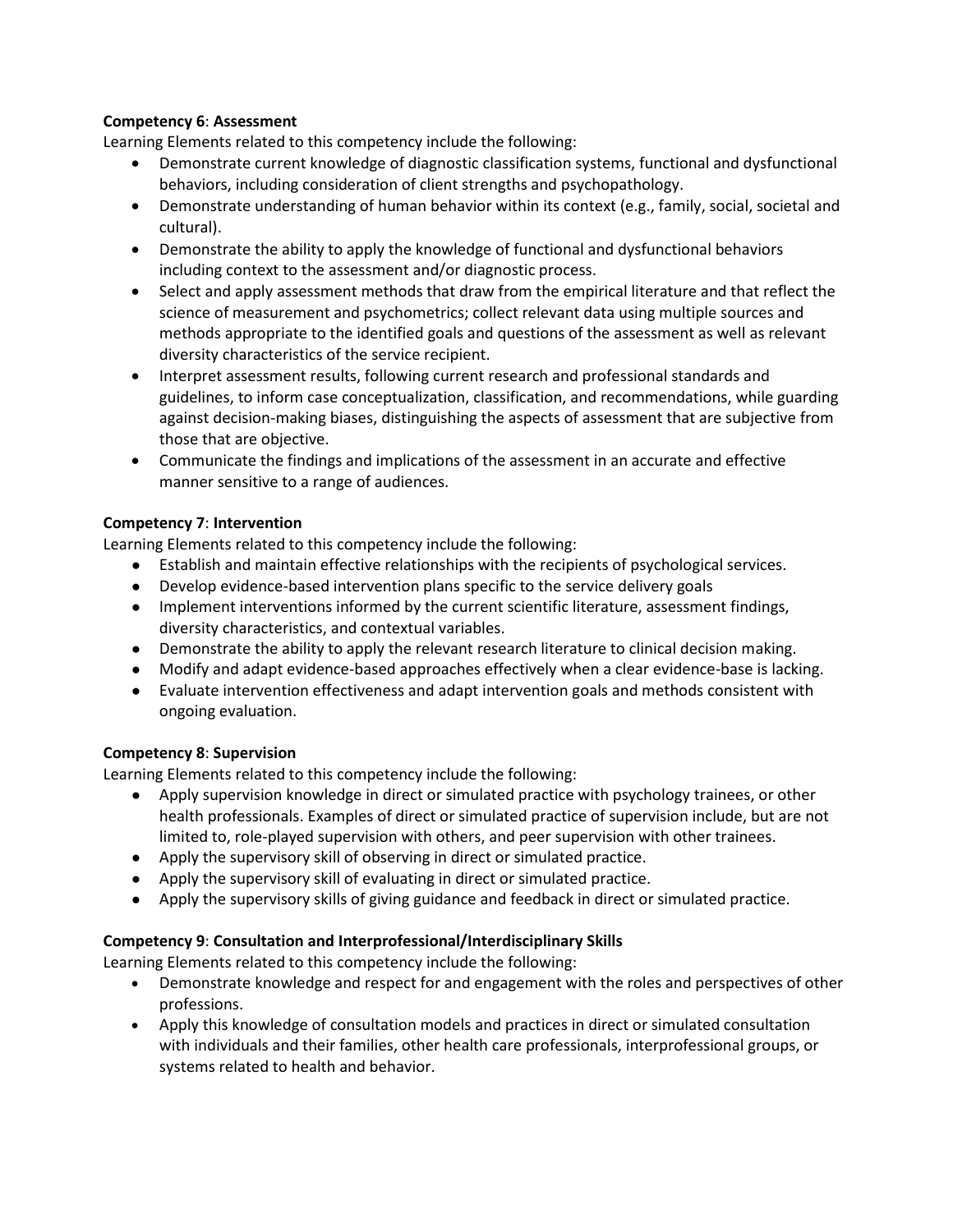Direct of simulated practice examples of consultation and interprofessional/interdisciplinary skills include but are not limited to:

• Role-played consultation with others, peer consultation, provision of consultation to other trainees.

# Intern Expectations

The Idaho Psychology Internship Consortium (ID-PIC) program is a year-long, full-time, doctoral internship. Interns are to:

• Complete 2000 hours of training by the end of the year.

Work toward achieving the training program's competencies, goals and objectives as listed in the "ID-PIC Program Philosophy" section of this website.

- Abide by APA code of ethics, Idaho code of ethics, and Idaho law.
- Abide by organizational rules and regulations as stated in each individual agency's P&P documents.
- Present an individual case, a special topic, and one's dissertation topic to their internship cohort.

#### Supervision

Interns receive a minimum of 2 hours of individual supervision each week from a licensed psychologist at their site. Supplemental weekly individual supervision may be provided by faculty and/or by licensed providers at each site. Licensed supervisors provide interns with experientially based clinical training and direct observation is a component of the supervision and evaluation process.

Two hours of required weekly group supervision from a licensed psychologist is conducted with all interns across consortium sites via high quality, secure distance technology. Group supervision focuses on case presentation, professional development, and clinical topics. All interns receive a minimum of 4 hours per week of supervision.

#### Research

Research opportunities vary by consortium site. Please inquire with Site Directors about current and future research opportunities.

#### Stipend, Benefits, and Resources

The annual internship stipend across all consortium sites is \$28,410-\$31,200. The stipends vary due to state based salary requirements for some sites, insurance costs or coverage at others, and stipends at some sites include offsets to higher out of pocket insurance costs. Some sites also include a 401k matched contribution, which raises the base salary to \$28, 410 for the lowest salary when the match is considered.

All interns are required by the consortium to have current health insurance coverage. Access to health benefits will be provided to all interns but may vary across sites. Annual PTO will be provided to all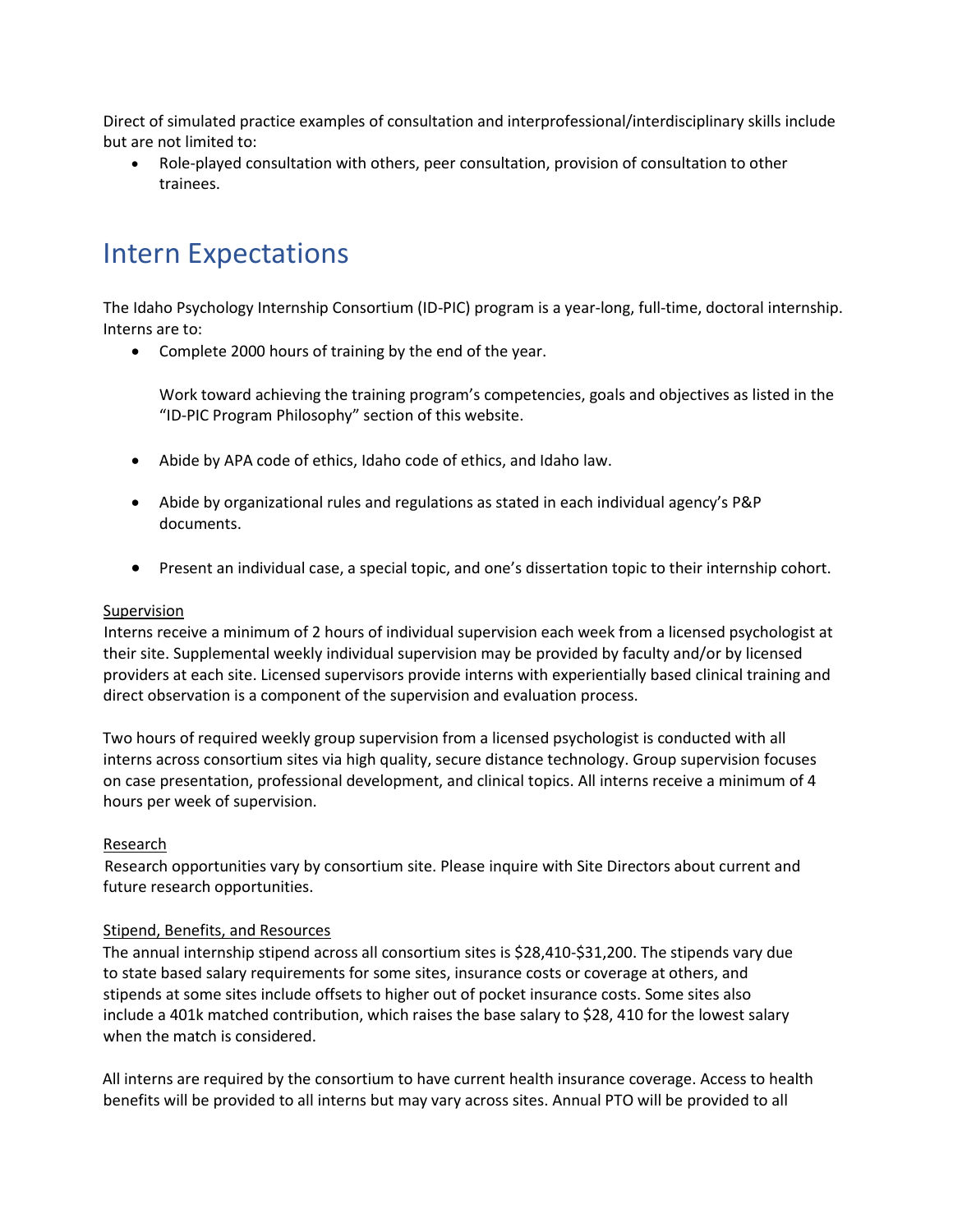interns.

With regard to Family and Medical Leave extensions during the internship year, agency parameters will dictate extended leave options. Interns are responsible for discussing leave requests with their supervisor and working in coordination with their agency/site. Not all sites have the ability to provide extensions.

ID-PIC interns have access to numerous resources. Funding for travel within the state of Idaho is provided in order for interns to complete required training experiences. Assessment and other training materials are provided by each training site, and additional materials that may be needed may be purchased using Consortium funding with Training Committee approval. Each intern additionally has access to administrative and IT support through their primary training site.

# Life in Idaho

Setting: Our consortium is located across the southwestern and southeastern corners of Idaho, part of the Intermountain West.

#### **SOUTHEASTERN Idaho includes ISU/SHS and Pearl Health Clinic**

Idaho State University Family Medicine Residency is located within the city of Pocatello, and the State Hospital South is located just 25 miles north in Blackfoot. Pocatello is a mid-sized university town of approximately 50,000 people with an extremely affordable cost of living, nestled in a valley and surrounded by very accessible mountains. Idaho Falls is a bigger town with all major conveniences available and close to 60,000 people. Given Idaho's rural character, people come from all over the region for health care.

There is an abundance of things to do and places to visit within a short distance from all three cities in Southeastern Idaho Yellowstone and Teton National Parks, Sun Valley and Grand Targhee ski resorts are all close by. Pebble Creek ski area offers intermediate and expert skiing within twenty minutes of downtown Pocatello. Camping, hiking, road and mountain biking, cross-country skiing and river sports are within minutes of Pocatello and offer uncrowded outdoor recreation. The area also offers blue ribbon trout fishing as well as numerous public and private golf courses and frisbee golf parks. The area is home to several rodeos and other cultural events throughout the year.

Pearl Health Clinic is in Idaho Falls which is a bigger town with all major conveniences available and close to 60,000 people. Idaho Falls offers an abundance of shopping, restaurants and movie theatres. The city has nearby golfing, ice-skating, an aquatic center, aquarium, and zoo. It has a beautiful river walk trail known as the Greenbelt and is relatively close to the Bear World attraction along with Jackson Hole, WY and the college town, Rexburg.

#### **SOUTHWESTERN Idaho includes FMRI and Boise State University Counseling Services**

Boise is a fast-growing city that's teeming with culture, natural beauty and job opportunities. As the capital and most populous city in Idaho, Boise helps set the cultural tone of the state, offering residents and visitors a rich collection of amenities from parks and restaurants to museums and music venues.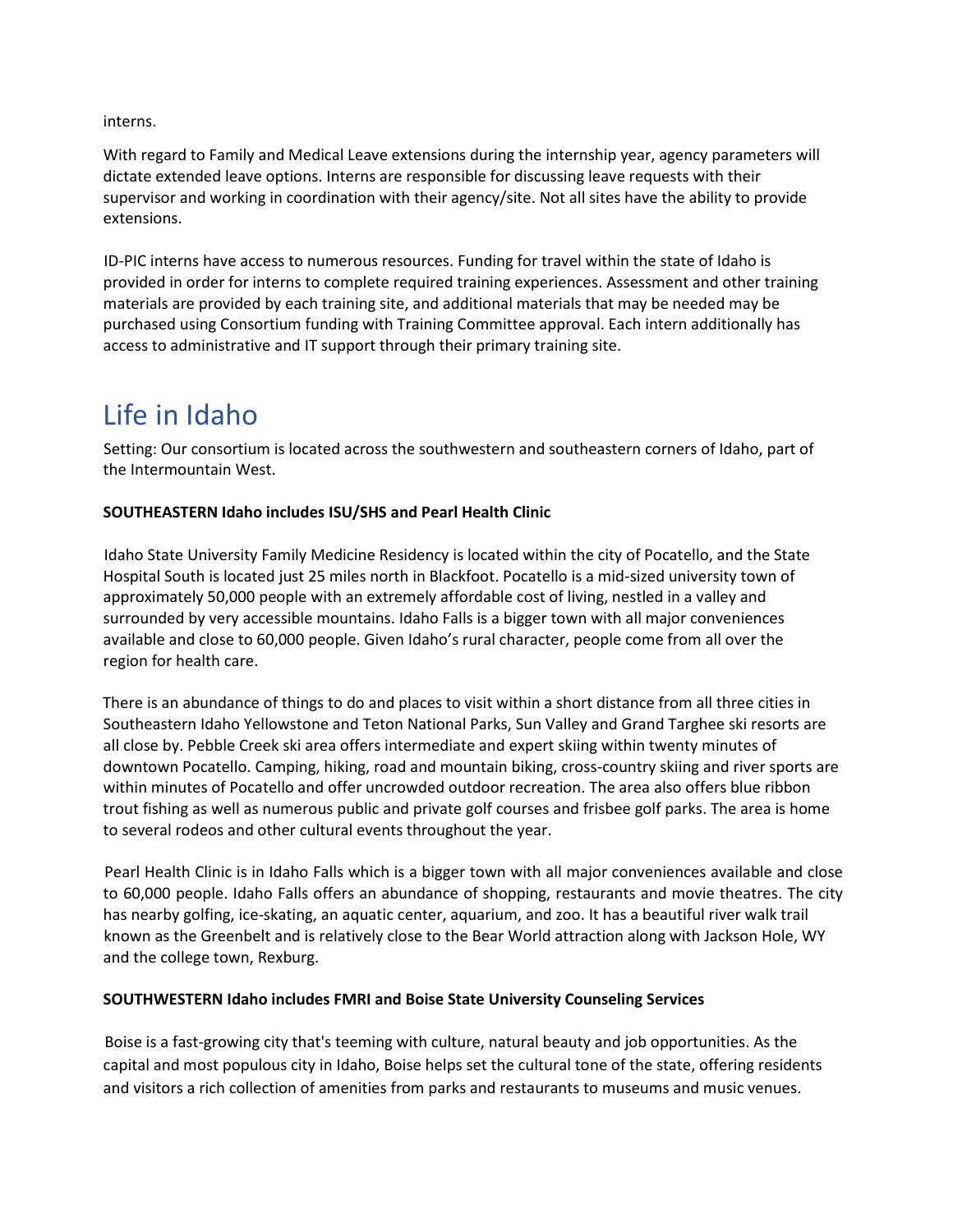Boise State University drives the economy in Boise, along with top employers like Albertsons, Micron Technology, Hewlett-Packard, and Simplot. Boise residents have many choices with their healthcare including St. Alphonsus Regional Medical Center, Boise VA Medical Center and St. Luke's Medical Center.

Boise's sports scene includes the Boise Hawks, the Idaho Steelheads and the Idaho Stampede. Boise State University is home to 20,000 students annually and Albertsons Stadium is a 30,000-seat football facility featuring the blue AstroPlay field. Extra Mile Arena is home to BSU basketball games, the NCAA tournament and music concerts.

Boise features an urban trail system known as the Boise River Greenbelt, and the Boise River also serves as a recreational venue for fishing, swimming, and rafting. Bogus Basin Mountain Resort offers cross country and downhill skiing, snowboarding, and tubing - and it is just 16 miles from the city. The Boise Foothills provide routes for beginners to advanced riders and depending on the weather, riding can go on year round. Hunting and fishing are popular activities in the mountains and foothills near Boise. As Boise continues to grow, so do our neighboring communities including Eagle, Meridian, Garden City, Nampa, Caldwell and Kuna.

Patient Populations: The professionals of our consortium serve a diverse patient population ranging from preschool children through the very elderly. We work with a variety of populations from various racial and ethnic backgrounds including Latinos, Native Americans, African Americans, Asians, and European Americans, all from a variety of socioeconomic strata. As a group, our patients present with the full spectrum of psychological disorders.

# ID-PIC Training Sites

The consortium includes the following training sites:

- Boise State University Counseling Services;
- Family Medicine Residency of Idaho;
- Idaho State University Family Medicine Residency/State Hospital South;
- Pearl Health Clinic

A description of each site and the internship experience by site is below:

# Boise State University Counseling Services

1 Full Time Funded Position with Benefits

#### General Information:

University Health Services (HS), Counseling Services (CS), is a comprehensive service provider committed to providing an integrated service delivery model to the campus community. Specifically, it provides services for crisis intervention, individual, multi-person and group counseling. While maintaining a focus on short-term individual counseling with clients, CS's role also includes campus outreach, prevention programming, intervention, clinical assessment, research, consultation and training. CS is proactive and developmental in orientation and has an extensive referral network within the university and professional community.

#### The Internship Experience: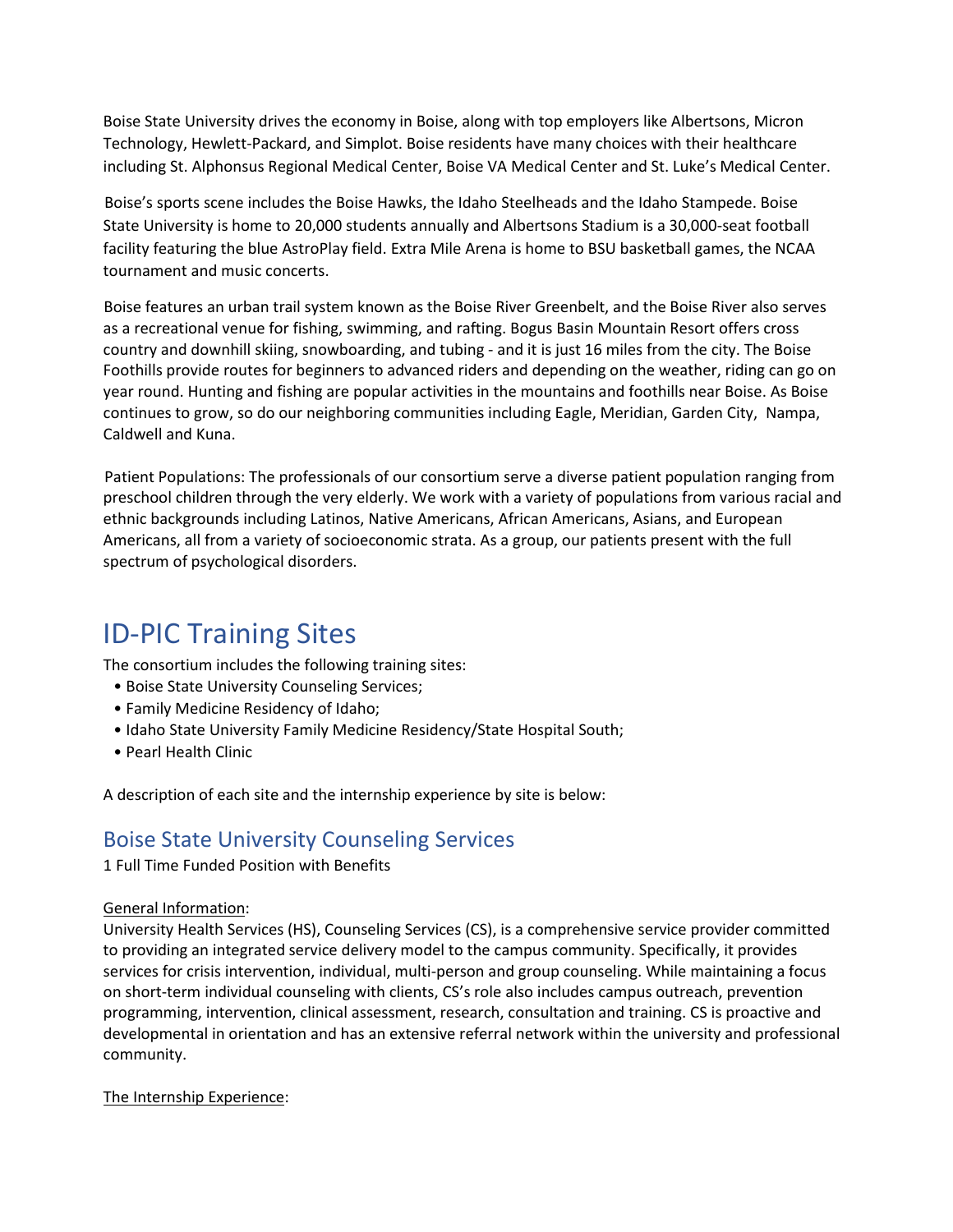Interns at CS will be integrated into our larger care model, working alongside an integrated counseling, medical, wellness, and psychiatry team to ensure the health and wellness of our community. The majority of the internship time will focus on the delivery of direct client care in an integrated care model, working alongside those with other licensure types, backgrounds, and philosophies, to provide client care. This typically is heavily focused on individual therapy, but also frequently includes couples work, crisis intervention for walk in clients, and group work. Interns may be offered the opportunity to identify, develop, and run groups based on specialized skills, knowledge, or interests, or may co-lead existing groups alongside senior staff or other providers. In addition to direct client services, outreach opportunities, such as teaching, campus presentations, or community building, may be an option. The population we serve includes traditional college age students, a quickly growing graduate student population, and a large non-traditional college population, including veterans. Additionally, our center servers as a treatment facility for faculty, staff, and their dependents, allowing interns a surprisingly diverse therapeutic experience, relative to many college counseling centers. Interns will attend weekly psych rounds, where all clinical providers are present, including medical and psychiatry staff, and will be asked to engage in case staffing and providing feedback for other providers.

\*As an integrated primary care center, the intern at CS is required to have a TB skin test. The intern is also strongly encouraged to receive a flu vaccine during their internship year and ensure all vaccines are up to date. TB test and vaccine(s) will be provided by CS at no cost to the intern.

#### Contact Information:

Site Director/Supervising Psychologist: Alison Radcliffe, Ph.D. alisonradcliffe@boisestate.edu

# Family Medicine Residency of Idaho

#### 1 Full Time Funded Position with Benefits

#### General Information:

The Family Medicine Residency of Idaho (FMRI) is a Federally Qualified Healthcare Center and Teaching Health Center in southwest Idaho. FMRI's mission is the serve the underserved. This includes a diverse, primarily Medicaid-eligible patient population. Behavioral health services are embedded in our family medicine clinics across the Treasure Valley of Idaho including: five family medicine clinics, two pediatric clinics, a school-based health center, a Ryan White HIV/Aids Program Part C clinic, a refugee assessment clinic, and an onsite pharmacy. FMRI provides residency and fellowship training for approximately 50 physicians annually.

The intern will join our robust Behavioral Health Department (BHD): behavioral science faculty psychologists, licensed clinical social workers, registered dieticians, a consulting psychiatrist, psychiatry residents from the University of Washington, clinical pharmacists, and community health workers. The array of services provided and coordinated by the BHD at FMRI ranges from intensive outpatient interventions (psychotherapies, psychiatric services) to behavioral health consultation at time of medical care.

#### The Internship Experience:

Interns placed at FMRI are engaged in many aspects of the services provided. We provide training in health psychology that interfaces with medicine, using guidelines recognized by experts in the field, the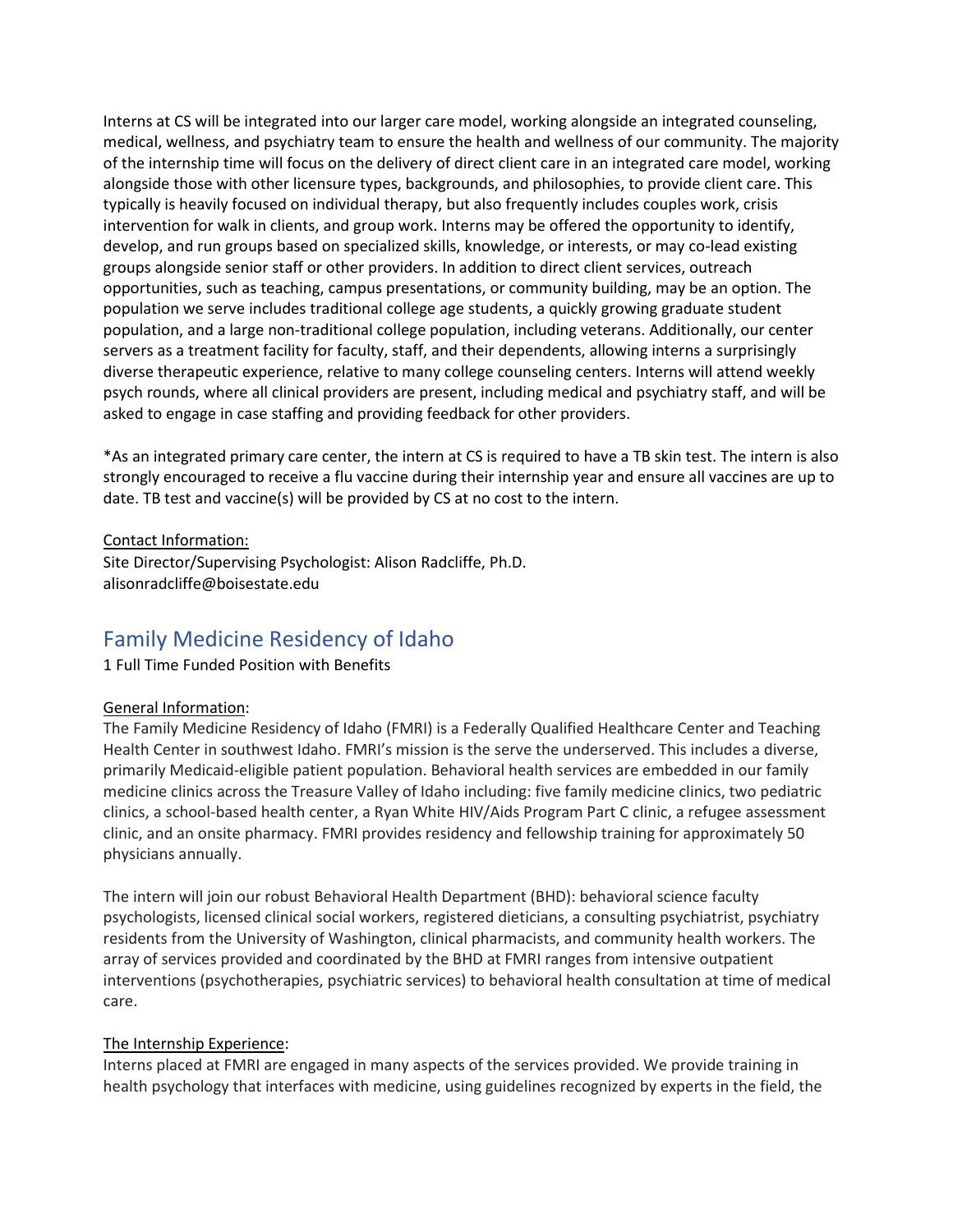needs of the supporting institution, and the needs and interests of the trainees. There are five (5) basic components to the core curriculum which prepares interns for roles in Health Psychology in Primary Care. These include clinical assignments, supervision, didactics, medical education and professional development. An intern's primary clinical responsibilities at the site are conducting comprehensive diagnostic assessments including testing, providing behavioral health consultation to primary care providers and providing individual psychotherapy. The intern placed at FMRI will have the opportunity to engage in medical education opportunities including video review of primary care residents and precepting of clinical cases. In addition to these clinical responsibilities, interns will provide behavioral health lectures to Family Medicine residents as part of the Art of Family Medicine (AFM1) curriculum and interdisciplinary training. This includes working with medical students completing clerkships at Family Medicine to teach the application of psychological principles into medical settings. Interns will participate in larger interagency meetings and participate in team activities to include a community service project. Additionally, all interns and Family Medicine residents receive weekly didactic training focused on clinical topics. Interns are encouraged to attend these didactics, as well as occasional workshops provided within the residency. Interns are also encouraged to attend state conferences to stay aware of job possibilities and to network with colleagues in the field. Interns are involved in committee work within the medical setting to foster learning of such professional roles.

\*As an integrated primary care site, the intern is required to have a TB skin test. The intern is required to receive a flu vaccine during their internship year and ensure all vaccines are up to date. TB test and vaccine(s) will be provided at no cost to the intern. FMRI is a tobacco-free workplace. Qualified applicants must complete a tobacco/nicotine free attestation prior to employment.

#### Contact Information

ID-PIC Program Director/Site Director: Susan Martin, Psy.D. SusanMartin@FMRIdaho.org

Supervising Psychologist: Winslow Gerrish,Ph.D., WinslowGerrish@fmridaho.org

Supervising Psychologist: India King, Psy.D., IndiaKing@FMRIdaho.org

## ISU Family Medicine Residency/State Hospital South

1 Full Time Funded Positions with Benefits

#### General Information

ISUFM is the principal outpatient teaching clinic for the family practice residency program at Idaho State University. The clinic has partnered with Health West Community Health Center, a federally qualified health center (FQHC) to provide clinical services to the area and is multidisciplinary in nature, also serving as a training site for clinical psychologists, clinical pharmacists, physician assistants, and nurses. The clinic provides primary medical care, including psychological services and integrated behavioral health services to a diverse population of individuals, families, children, teens, and seniors from all over Southeastern Idaho. ISUFM has a strong commitment to teaching and to providing services to our underserved population.

ISUFM also partners with the State Hospital South (SHS) in Blackfoot, ID to provide a more diverse training experience in an inpatient psychiatric setting. Interns will learn the forensic aspects as well as provide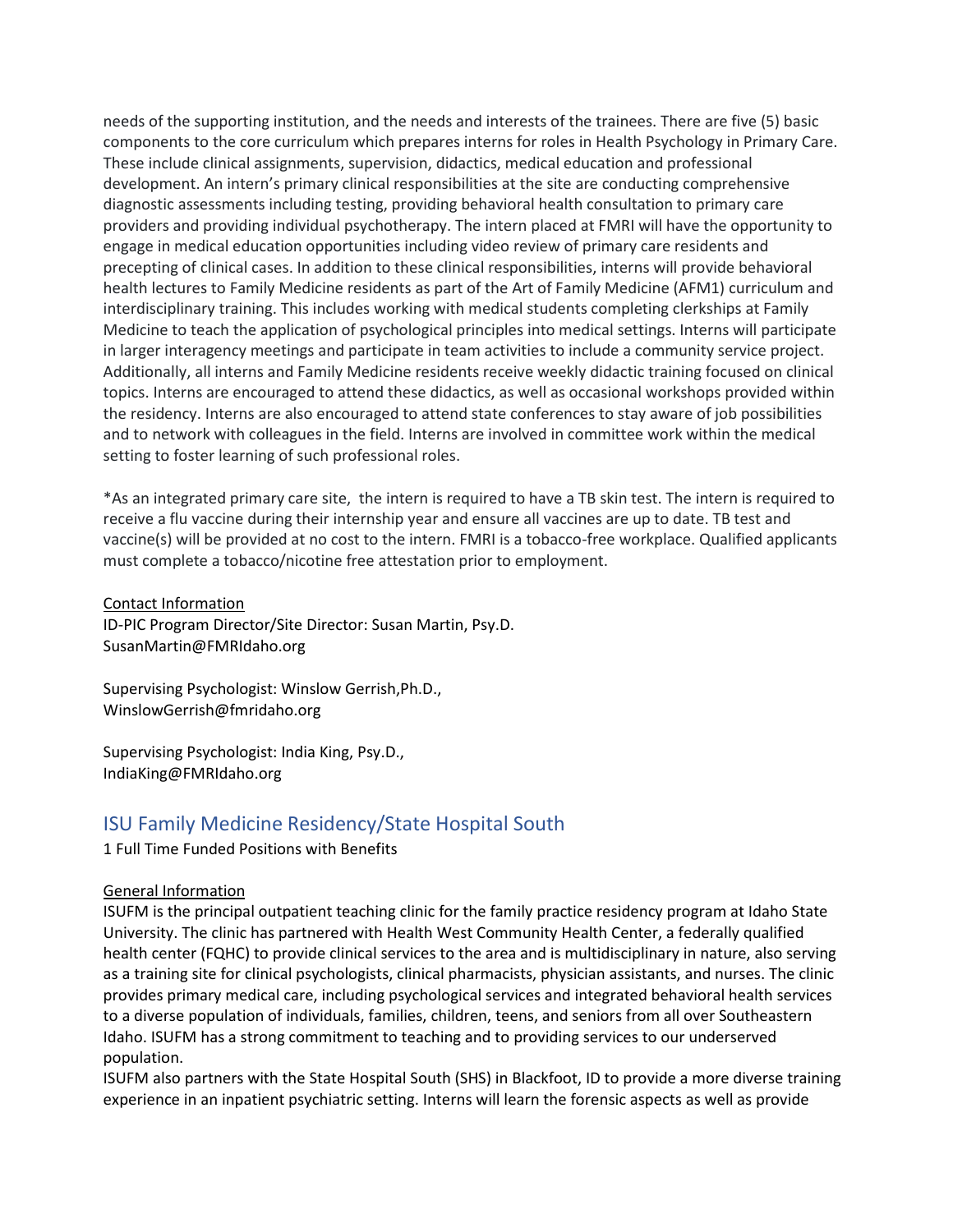group therapy and conduct comprehensive psychological assessments in an interdisciplinary environment. Hence, interns completing this internship will be prepared to work in outpatient as well as inpatient integrative settings.

SHS is a State of Idaho Department of Health and Welfare (DHW) adult inpatient psychiatric facility located in Blackfoot, a rural community just 25 miles from Pocatello. The facility is fully accredited by the Joint Commission, certified by the Health Care Finance Administration (HCFA), and licensed by the State Hospital Licensing Agency. SHS is licensed to serve 110 patients in its patient treatment facility and 42 residents in its skilled nursing home providing assessment, diagnosis, treatment and psychosocial rehabilitation services to mentally ill members of Idaho communities whose care could not be appropriately provided in a less restrictive setting. Individuals served by SHS range in age from 18 years through adulthood and meet legal and departmental criteria for hospitalization.

#### The Internship Experience

While at ISUFM, interns will have the opportunity to gain clinical experience while interacting closely with other disciplines. ISUFM provides a strong clinical training environment and is dedicated to supporting trainees' educational experience in the highest manner. Interns completing this internship will be wellrounded in generalist psychological practice including psychotherapy for individuals, couples, families, as well as providing consultations to residents and physicians concerning the psychological dimensions of their patients. Services may also include warm handoffs/crisis visits. Training may also be shaped, to some degree, to suit the particular interests of a given intern. Our patient population runs the gamut from newborns to the elderly although psychological services are primarily geared towards teens and adults. We see a wide range of affective disorders, anxiety disorders, somatoform disorders, personality disorders, substance use disorders, dementia, as well as behavioral management of diabetes, hypertension, weight loss, chronic pain management, etc. Interns will also be trained in providing culturally competent support for clientele adjusting to acculturative stress, minority status stress and other related LGBTQIA+ factors. As a department of the university, we also perform a wide range of assessments for student health including assessments of ADHD and learning disorders. In addition to developing competencies in psychological assessment and clinical interventions with a very diverse panel of patients, interns at ISUFM will have the opportunity to consult to a collegial and innovative interdisciplinary health care team in a primary care model of treatment as well as the HIV/HepC team.

SHS training provides an experience which prepares interns for doctoral-level independent practice of clinical psychology. Working within interdisciplinary teams, our training emphasis is providing psychological services to and gaining experience working with severely mentally ill adults. SHS training is designed to develop competencies in psychological assessment and diagnosis, psychological intervention, and forensic assessment. In the course of acquiring these competencies, interns will also develop sensitivity to issues of cultural diversity; an awareness of professional ethics in the delivery of psychological services; and self-awareness as these relate to issues that affect professional functioning. While at SHS, interns will be assigned to the Psychology Department of SHS and will perform various clinical duties on the General Adult Treatment Units and the Syringa Chalet Geriatric Nursing Care Facility. Additionally, the intern will participate in daily interdisciplinary treatment team meetings with psychiatrists, psychologists, social workers, recreational therapists, chemical dependency counselors, dieticians, and other service providers. The intern will also consult with members of SHS administration, regional mental health providers, and patient family members regarding issues germane to the patients' treatment and continued care.

As a facility of the Idaho Department of Health Welfare (IDHW), SHS operates in accordance with state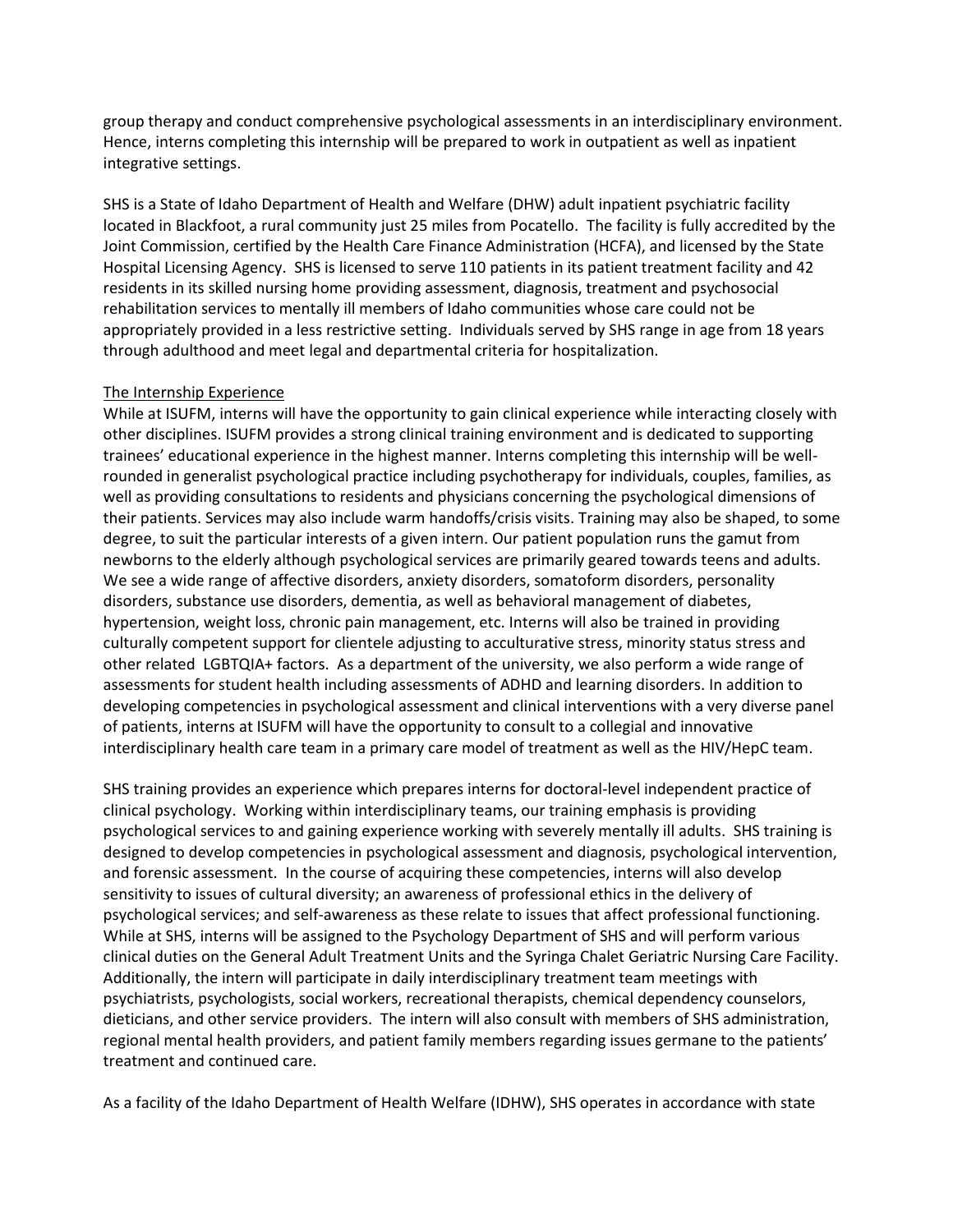and federal laws and executive orders pertaining to equal employment opportunity and antidiscrimination. IDHW is also committed to providing reasonable modifications to individuals with qualified disabilities. Located within the Department's Human Resources unit, a Civil Rights Manager is responsible for overseeing and investigating matters related to disrespectful conduct in the workplace and civil rights complaints, to assist with taking immediate and appropriate corrective actions for your protection.

While at Idaho State University Family Medicine (ISUFM) interns will be expected to:

- Manage outpatient psychotherapy and assessment caseloads.
- Maintain regular contact with patients by engaging in routine outreach.
- Act as behavioral consultants to physicians, clinical pharmacists and the HIV clinic.
- Provide crisis intervention as needed.
- Provide proof of liability insurance
- The intern at is required to have a TB skin test as ISUFM is an integrated primary care center. The intern is also strongly encouraged to receive a flu vaccine during their internship year and ensure all vaccines are up to date. TB test and vaccine(s) will be provided by ISUFM at no cost to the intern.
- Pass a background check and an extended background check.

While at State Hospital South (SHS) interns will be expected to:

- Administer psychological testing and write up subsequent assessment reports.
- Provide group therapy at least four times per week.
- Act as behavioral consultants to hospital psychiatrists, clinicians, psychiatric NPs/PAs, recreational therapists, nursing staff, psychiatric technicians, and regional case workers.
- Provide proof of liability insurance.

#### Location

Idaho State University Family Medicine Residency is located within the city of Pocatello, and the State Hospital South is located just 25 miles north in Blackfoot. Pocatello is a mid-sized university town of approximately 50,000 people with an extremely affordable cost of living, nestled in a valley and surrounded by very accessible mountains. Given Idaho's rural character, people come from all over the region for health care.

There is an abundance of things to do and places to visit within a short distance from both Pocatello and Blackfoot. Yellowstone and Teton National Parks, Sun Valley and Grand Targhee ski resorts are all close by. Pebble Creek ski area offers intermediate and expert skiing within twenty minutes of downtown Pocatello. Camping, hiking, road and mountain biking, cross-country skiing and river sports are within minutes of Pocatello and offer uncrowded outdoor recreation. The area also offers blue ribbon trout fishing as well as numerous public and private golf courses and frisbee golf parks. The area is home to several rodeos and other cultural events throughout the year.

#### Contact Information

ISUFM Site Director & Supervising Psychologist: Verena Roberts, Ph.D., Director of Behavioral Science Verenaroberts@isu.edu

SHS Site Director & Supervising Psychologist: Anne Stegenga, PsyD, Staff Psychologist

Anne.Stegenga@dhw.idaho.gov

Supervising Psychologist: Tashina Keith, PsyD, Chief Psychologist

Tashina.Keith@dhw.idaho.gov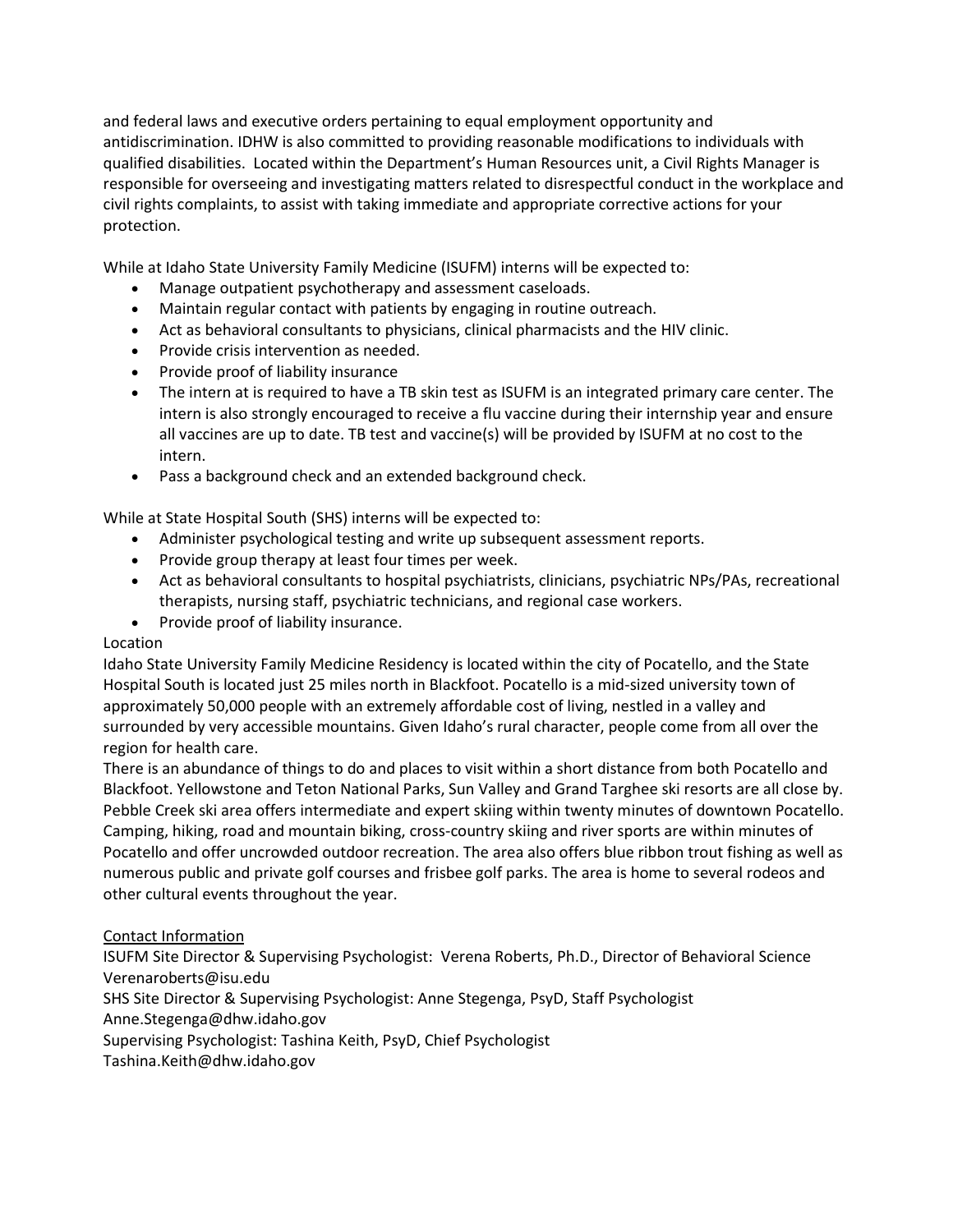# Pearl Health Clinic

1 Full Time Funded Position with Benefits

#### General Information:

Pearl Health Clinic (PHC) is a large outpatient community mental health clinic serving all ages and presenting problems. Services provided include clinical interviews, outpatient psychotherapy, medication management, neuropsychological and psychological testing. There are over 20 licensed behavioral health providers practicing at Pearl Health Clinic.

#### The Internship Experience:

Internships at Pearl Health Clinic will provide the opportunity for practical experience in clinical interviewing, outpatient psychotherapy (individual, family, and group), neuropsychological and psychological testing with individuals aged 3 years of age and older. Presenting problems will vary, with ADHD, depression, anxiety, bipolar, and PTSD representing some of the more common diagnoses. While the majority of the rotation would be focused on developing competency as a generalist, due to the diversity of clinician interests and the population served, interns will have the opportunity to focus in specific services or presenting problem areas. The internship at PHC will also afford interns the opportunity to work with a wide range of behavioral health professionals (e.g., counselors, MDs, case managers) and collaborate with other agencies in the Ammon/Idaho Falls community.

Interns completing rotations are expected to be on site for 8 hours of work each working day of their rotation. Interns can work their hours any time between 8am and 7pm. Interns are expected to complete on average 500 patient contact hours yearly. Services include clinical interviews, psychotherapy (individual, family, group), and testing. Clinical interviews and psychotherapy should be documented within 5 business days. Testing reports should be completed within 10 business days from the last date of testing. Supervision will occur weekly with a licensed psychologist. Leave must be approved by the intern's direct supervisor. Contact your supervisor and the PHC front desk if you are unable to work due to circumstances such as illness or weather. Interns will be required to follow Idaho State regulations for supervision, this includes keeping an updated list of clients, and adhere to the APA ethical code of conduct.

Contact Information Site Director/Supervising Psychologist: Daniel McGrath Psy.D. dmcgrath@pearlhealth.org

# Admissions, Support, and Initial Placement Data

*Date Program Tables are updated: 05/23/2021*

**Internship Program Admissions**  ID-PIC Training Sites

The consortium includes the following sites: Family Medicine Residency of Idaho, Boise State University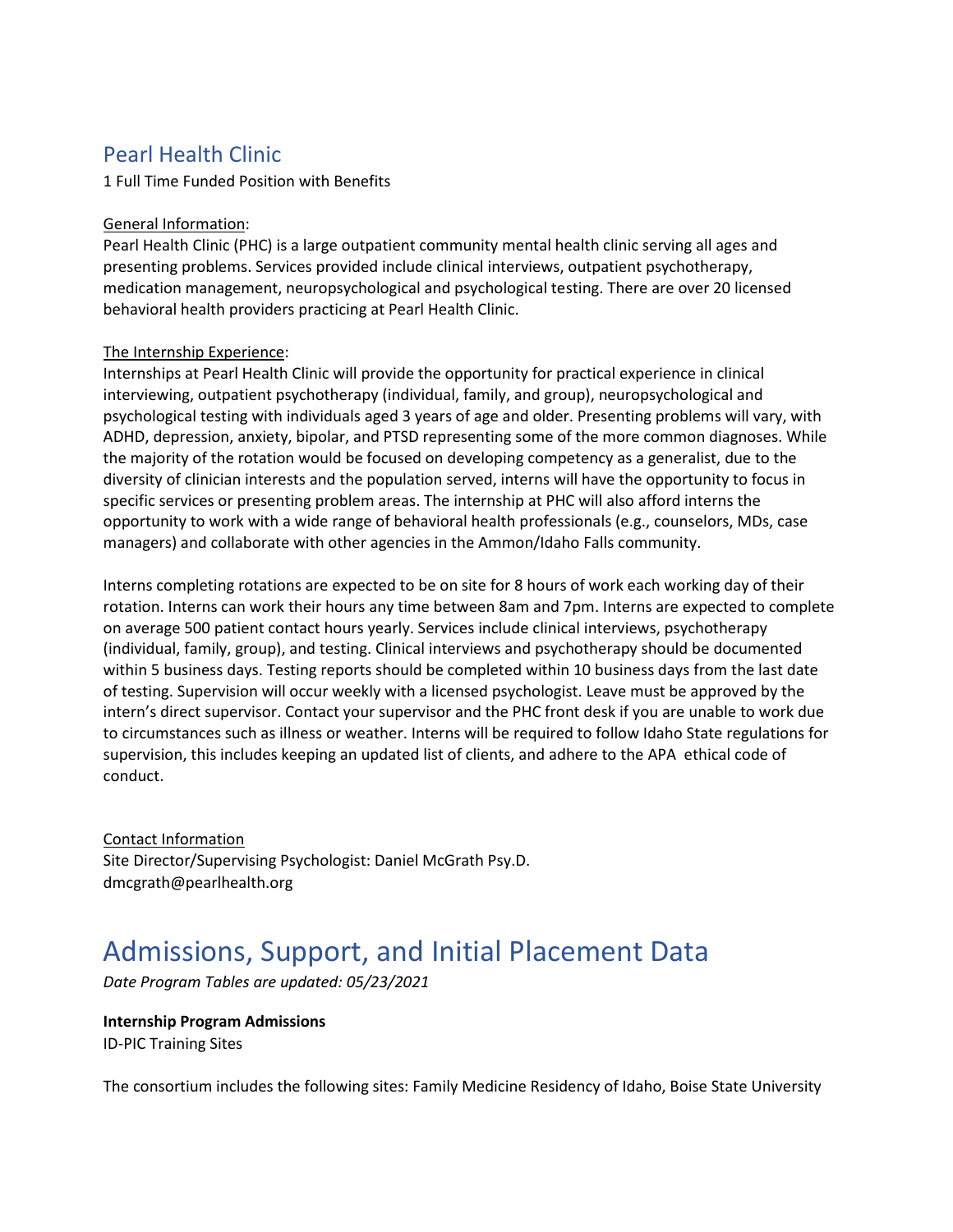Counseling Services, Idaho State University Family Medicine Residency/State Hospital South, and Pearl Health Clinic. Each site is described below.

The Consortium offers one-year, full-time internship placements that begin and end around July of each year. The Consortium is comprised of treatment centers throughout Idaho and will provide a range of clinical and didactic experiences that represents the necessary depth and breadth required for future professional practice with Idaho's diverse communities. Across training sites, interns will complete a minimum of 500 hours per internship year of face-to-face direct service delivery.

Does the program require that applicants have received a minimum number of hours of the following at time of application? If Yes, indicate how many:

| <b>Total Direct Contact Intervention Hours</b>                            | N | v                                                                                                    |
|---------------------------------------------------------------------------|---|------------------------------------------------------------------------------------------------------|
| <b>Total Direct Contact Assessment Hours</b>                              | N |                                                                                                      |
| Describe any other required minimum<br>criteria used to screen applicants |   | <b>ID-PIC will</b><br>not accept<br>applications<br>from<br>students<br>from online<br>only schools. |

Note on Preference: ID-PIC will base its selection process on the entire application package. ID-PIC only accepts applicants through APPIC.

## **Boise State University Counseling Services Financial and Other Benefit Support for Upcoming Training Year\***

| Annual Stipend/Salary for Full-time Interns              |     | \$28,410 |
|----------------------------------------------------------|-----|----------|
| Annual Stipend/Salary for Half-time Interns              |     | N/A      |
| Program provides access to medical insurance for intern? | Yes |          |
| If access to medical insurance is provided               |     |          |
| Trainee contribution to cost required?                   | Yes |          |
| Coverage of family member(s) available?                  | Yes |          |
|                                                          |     |          |

| Coverage of legally married partner available? | Yes |    |
|------------------------------------------------|-----|----|
| Coverage of domestic partner available?        |     | No |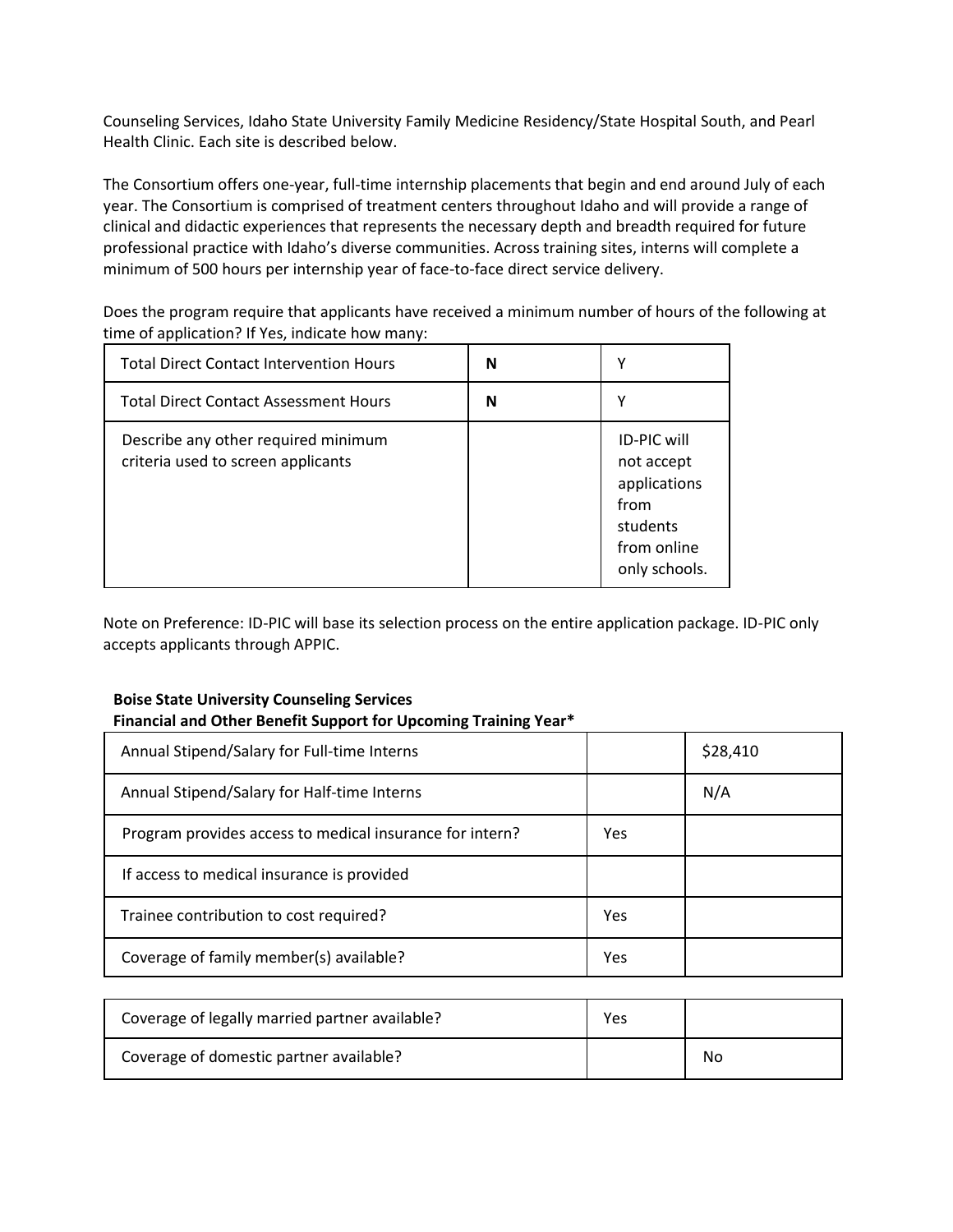| Hours of Annual Paid Personal Time Off (PTO and/or Vacation)                                                                                                                                                                                                                                                      |     | Accrued by Pay<br>Period, at 7.392<br>hours per pay<br>period                                   |
|-------------------------------------------------------------------------------------------------------------------------------------------------------------------------------------------------------------------------------------------------------------------------------------------------------------------|-----|-------------------------------------------------------------------------------------------------|
| Hours of Annual Paid Sick Leave                                                                                                                                                                                                                                                                                   |     | Accrued by Pay<br>Period, at 3.696<br>hours per pay<br>period                                   |
| In the event of medical conditions and/or family needs that<br>require extended leave, does the program allow reasonable<br>unpaid leave to interns/residents in excess of personal time<br>off and sick leave?                                                                                                   | Yes |                                                                                                 |
| Other Benefits (please describe)<br>401k match, where employees are required to contribute 6.97%<br>of their salary pre-tax and the University adds an additional<br>9.27%. This results in an increased in the baseline stipend from<br>\$26,000 to approximately \$28,410 with university match in the<br>401K. |     | See Boise State<br>HR web page<br>(https://hrs.bois<br>est ate.edu/) for<br>more<br>information |

\* Note. Programs are not required by the Commission on Accreditation to provide all benefits listed in this table.

## **Family Medicine Residency of Idaho Financial and Other Benefit Support for Upcoming Training Year\***

| Annual Stipend/Salary for Full-time Interns              |            | \$31,200                                                                                         |
|----------------------------------------------------------|------------|--------------------------------------------------------------------------------------------------|
| Annual Stipend/Salary for Half-time Interns              |            | N/A                                                                                              |
| Program provides access to medical insurance for intern? | Yes        |                                                                                                  |
| If access to medical insurance is provided               |            |                                                                                                  |
| Trainee contribution to cost required?                   | Yes        |                                                                                                  |
| Coverage of family member(s) available?                  | Yes        |                                                                                                  |
| Coverage of legally married partner available?           | <b>Yes</b> | If spouse is eligible<br>for coverage<br>through their<br>employer, they are<br>not eligible for |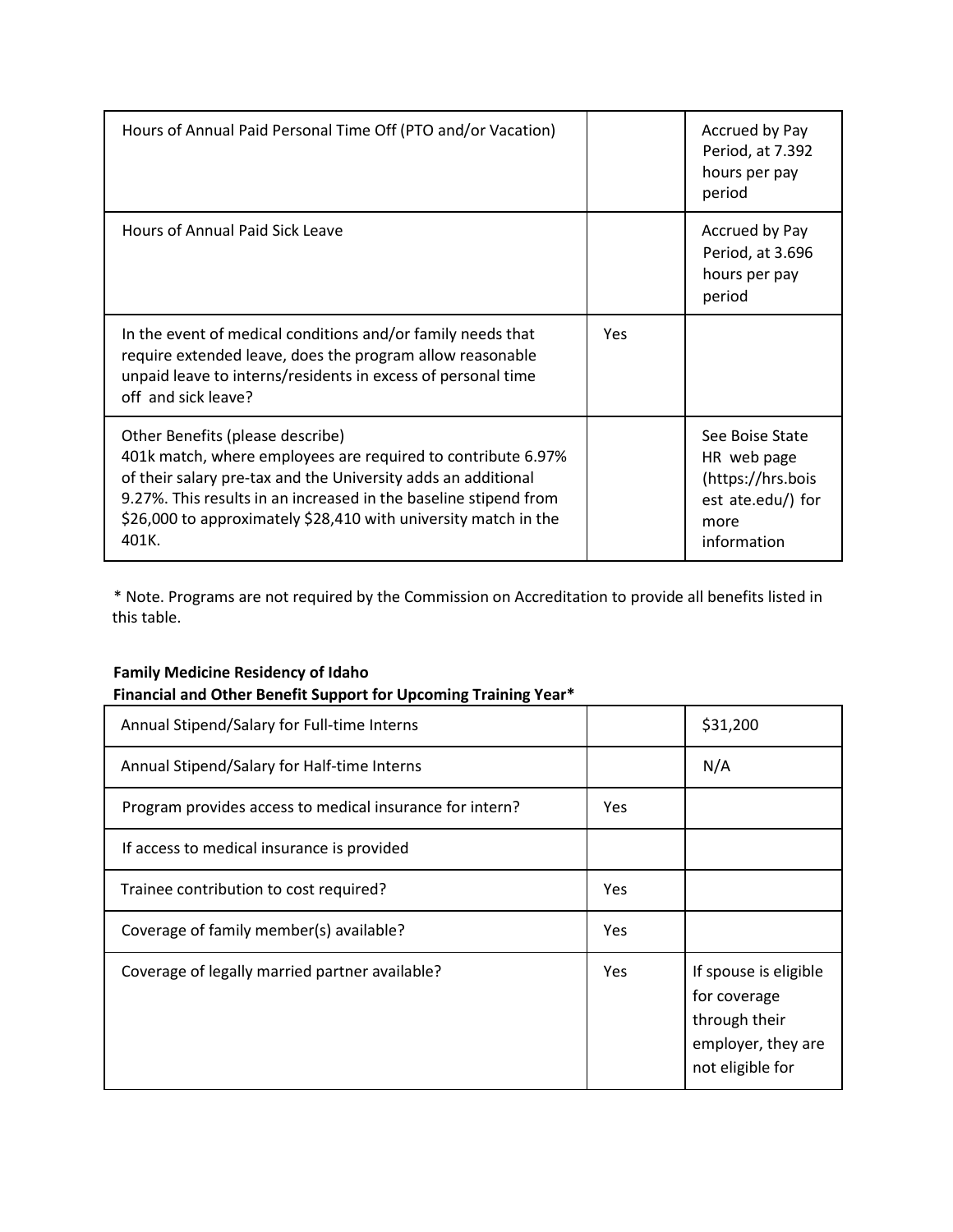|                                                                                                                                                                                                                 |     | enrollment in FMRI<br>health coverage.                                                                                                                                                                                                                                    |
|-----------------------------------------------------------------------------------------------------------------------------------------------------------------------------------------------------------------|-----|---------------------------------------------------------------------------------------------------------------------------------------------------------------------------------------------------------------------------------------------------------------------------|
| Coverage of domestic partner available?                                                                                                                                                                         |     | No                                                                                                                                                                                                                                                                        |
| Hours of Annual Paid Personal Time Off (PTO and/or Vacation)                                                                                                                                                    |     | 80 (National<br>holidays are<br>included in the<br>PTO)                                                                                                                                                                                                                   |
| <b>Hours of Annual Paid Sick Leave</b>                                                                                                                                                                          |     | 40                                                                                                                                                                                                                                                                        |
| In the event of medical conditions and/or family needs that<br>require extended leave, does the program allow reasonable<br>unpaid leave to interns/residents in excess of personal time<br>off and sick leave? | Yes |                                                                                                                                                                                                                                                                           |
| Other Benefits (please describe)                                                                                                                                                                                |     | PTO hours and<br><b>Short Term</b><br>Disability accrue<br>from date of<br>hire, but not<br>able to use<br>until after 90<br>days, based on<br>40 hours per<br>week. 6 paid<br>holidays - no<br>waiting period.<br>Funeral Leave,<br>Jury Duty Leave<br>also<br>available |

\* Note. Programs are not required by the Commission on Accreditation to provide all benefits listed in this table.

## **ISU Family Medicine Residency/State Hospital South Financial and Other Benefit Support for Upcoming Training Year\***

| Annual Stipend/Salary for Full-time Interns              |     | \$30,920 |
|----------------------------------------------------------|-----|----------|
| Annual Stipend/Salary for Half-time Interns              |     | N/A      |
| Program provides access to medical insurance for intern? | Yes |          |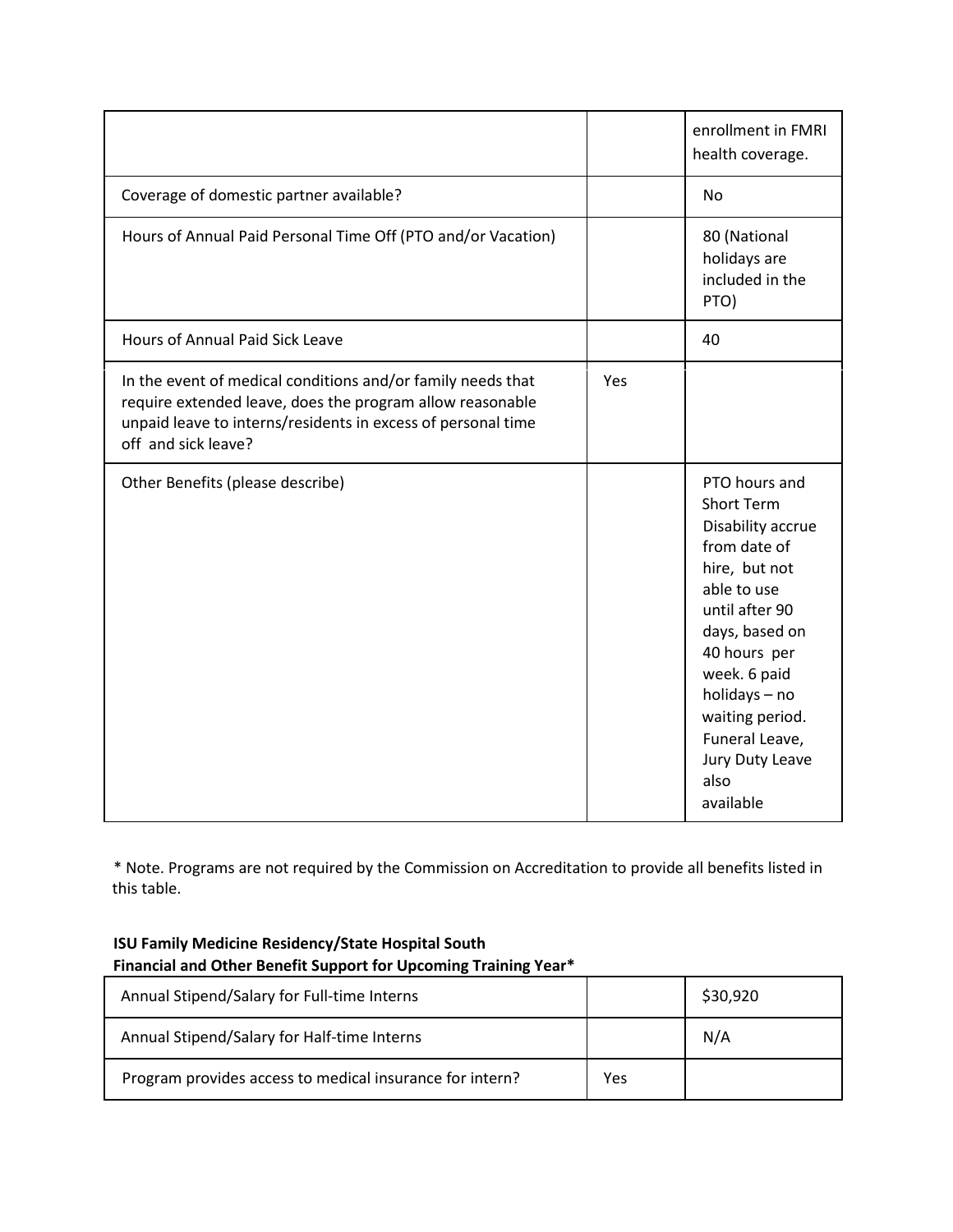| If access to medical insurance is provided                                                                                                                                                                      |     |                                                                                                                                                                                                           |
|-----------------------------------------------------------------------------------------------------------------------------------------------------------------------------------------------------------------|-----|-----------------------------------------------------------------------------------------------------------------------------------------------------------------------------------------------------------|
| Trainee contribution to cost required?                                                                                                                                                                          | Yes |                                                                                                                                                                                                           |
| Coverage of family member(s) available?                                                                                                                                                                         | Yes |                                                                                                                                                                                                           |
| Coverage of legally married partner available?                                                                                                                                                                  | Yes |                                                                                                                                                                                                           |
| Coverage of domestic partner available?                                                                                                                                                                         |     | <b>No</b>                                                                                                                                                                                                 |
| Hours of Annual Paid Personal Time Off (PTO and/or Vacation)                                                                                                                                                    |     | 80                                                                                                                                                                                                        |
| <b>Hours of Annual Paid Sick Leave</b>                                                                                                                                                                          |     | 40                                                                                                                                                                                                        |
| In the event of medical conditions and/or family needs that<br>require extended leave, does the program allow reasonable<br>unpaid leave to interns/residents in excess of personal time<br>off and sick leave? | Yes |                                                                                                                                                                                                           |
| Other Benefits (please describe)                                                                                                                                                                                |     | 9 Paid Holidays,<br>bereavement and<br>jury duty leave<br>also available,<br>intern will have<br>access to<br>many university<br>benefits such as<br>library access,<br>discounted<br>movies or<br>events |

\* Note. Programs are not required by the Commission on Accreditation to provide all benefits listed in this table.

#### **Pearl Health Clinic**

## **Financial and Other Benefit Support for Upcoming Training Year\***

| Annual Stipend/Salary for Full-time Interns              |     | \$31,000 |
|----------------------------------------------------------|-----|----------|
| Annual Stipend/Salary for Half-time Interns              |     | N/A      |
| Program provides access to medical insurance for intern? | Yes |          |
| If access to medical insurance is provided               |     |          |